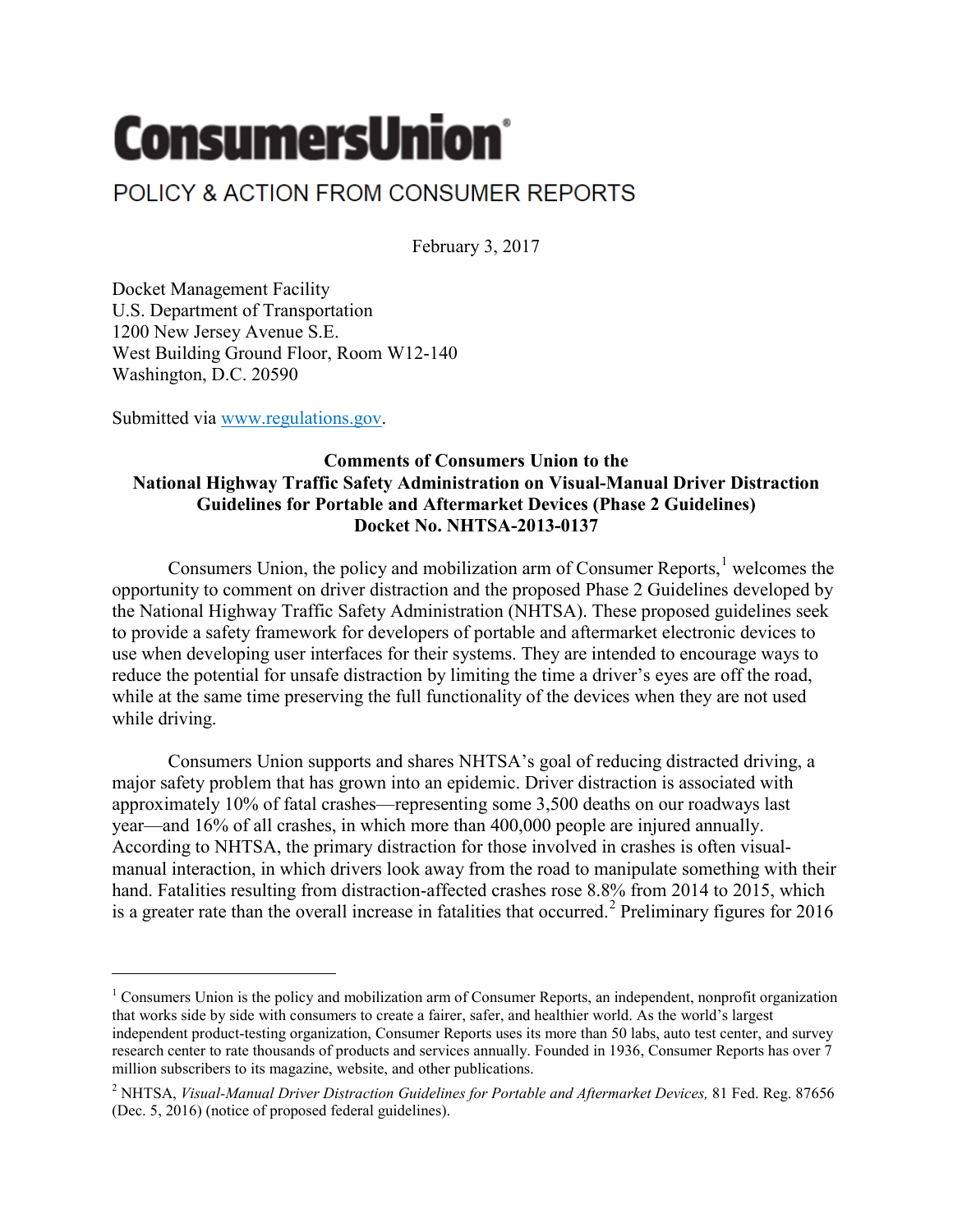indicate that overall fatalities continue to rise, and we are concerned that distraction may be a significant part of the reason why.<sup>[3](#page-1-0)</sup>

To address distracted driving, we have long encouraged a coordinated effort involving driver education, strong laws, strict enforcement, and technology solutions. For our part, we have sought to educate consumers by presenting them with actions they can take to help reduce the risk of a distracted driving crash, including:

- *Put down the device.* Use a handheld cell phone or other personal electronic device only when the car is stopped.
- *Don't enable.* If you know someone is driving, don't call or text. As a passenger, speak up if a driver picks up a device to use.
- *Educate yourself.* Learn the rules in your state, but impose your own restrictions even if a law isn't in place.
- *Be heard.* To help pass or strengthen laws in your state, call your legislators to voice your concerns. Cite examples of dangerous behaviors you've seen on the road.
- *Lead by example.* Kids mimic their parents' behavior, so if you are using the phone or texting while driving, they will think it's OK to do the same.
- *Go hands-free.* If you must talk on a phone while driving, keep your eyes on the road and your hands on the wheel.

We also have warned of the threat of distraction even when handheld devices are not being used. There are numerous ways a driver can be distracted, including from overly complex or otherwise difficult-to-use control systems, such as certain touch screens or multifunction controllers.<sup>[4](#page-1-1)</sup>

On the regulation and enforcement front, we are pleased that NHTSA has taken steps to encourage states and localities to pass strong anti-distraction laws. In 2012, Consumer Reports conducted a nationally representative survey of adult drivers, which asked about in-car use of a handheld phone and looked at the impact of state laws on distracted driving behaviors. Our findings indicated that state laws prohibiting the use of handheld cellphones or texting while driving were making an impact, with 71% of those surveyed saying they had stopped or reduced texting, using a handheld phone, or operating a smart phone while driving. More than half of that group indicated that they did so because of state laws. Today, according to Advocates for Highway and Auto Safety, 41 states and the District of Columbia have laws with primary enforcement of an all-driver text messaging restriction. Nine states lack such a law, including several of the most populous states like Texas, Florida, and Ohio.<sup>[5](#page-1-2)</sup>

l

<span id="page-1-0"></span><sup>&</sup>lt;sup>3</sup> See, e.g., NHTSA, *Early Estimate of Motor Vehicle Traffic Fatalities for the First 9 Months of 2016, Traffic Safety* Facts (Jan. 2017).

<span id="page-1-1"></span><sup>&</sup>lt;sup>4</sup> *See, e.g.,* "The danger in the next lane," Consumer Reports (June 2013).

<span id="page-1-2"></span><sup>5</sup> Advocates for Highway and Auto Safety, *2017 Roadmap of State Highway Safety Laws* (Jan. 2017).